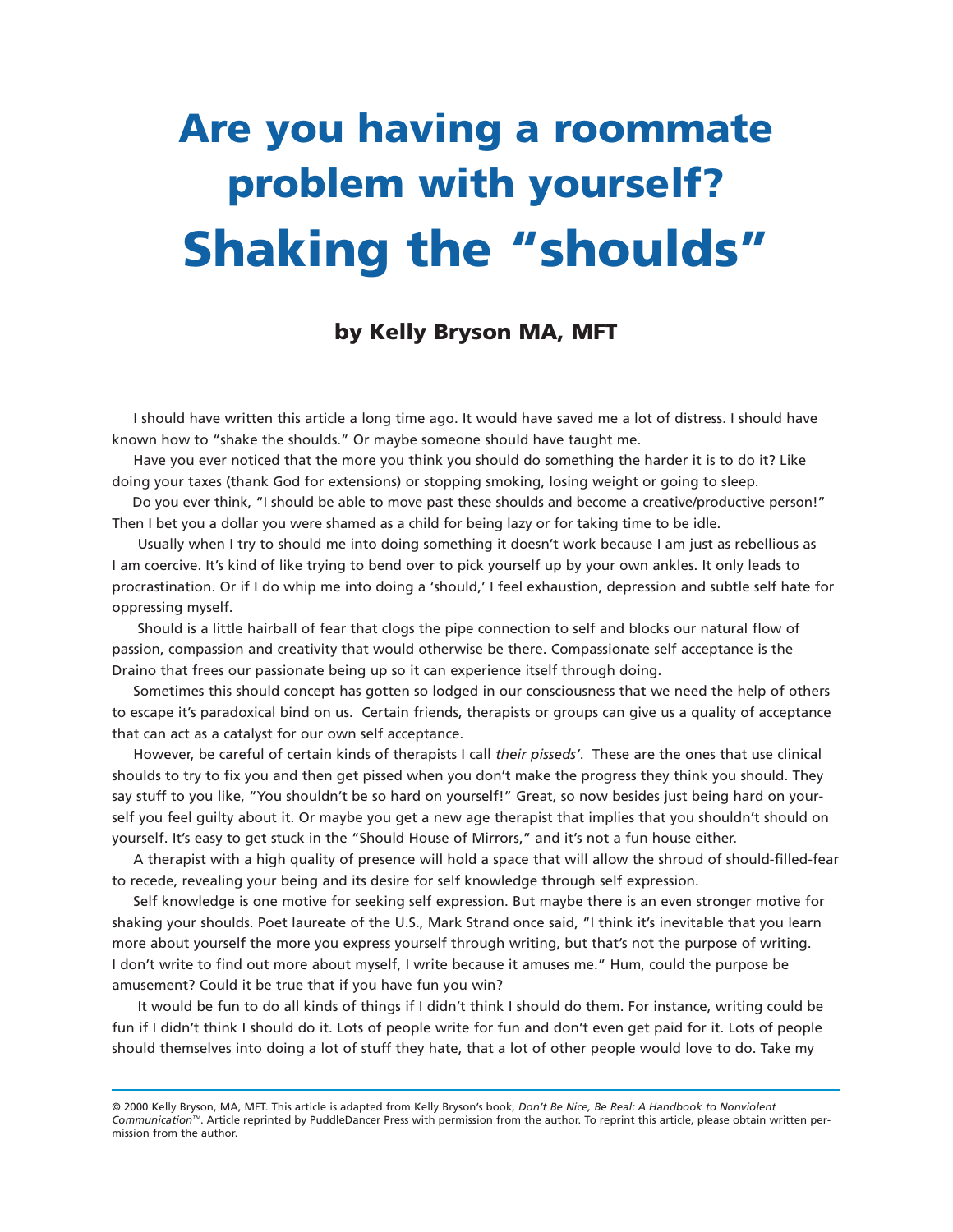

partner Deb. It is the dessert of her day to take an hour long bike ride at sunset along the beach. On the other hand, for my friend Scot it's like crossing a desert. He whips himself into occasionally exercising on his bike to try to keep his weight down and then mentally beats himself up unmercifully when he doesn't. Also his guilt about not exercising when he should takes all the fun out of his attempts to take leisure time.

What Scot is trying to do is to do his duty to himself. But even when Scot is successful in getting himself to do his duty and exercise, it does not add to his self appreciation. Yes, he finally met his expectation and maybe his self hate lessens for a minute, but he still resents himself for being such a hard task master. He is not really loving himself because he has learned to be a 'duty-giver.'

The 'duty-giver' has no appreciation for himself because what he gave himself did not come from caring but from coercion. The 'duty-giver' gives to avoid guilt. The 'duty-giver' does not know that it's not how productive you are, but how you are productive.

I'm scared I'll punish myself if I don't "work hard." How? By thinking I'm lazy; thinking that I'm missing out on life's potential, angrily telling myself I should be doing more with the potential that God has given me. In other words if I were truly grateful, I would be doing more. When I think this way it is very difficult to get in touch with and give to myself from a compassionate caring space. It is also difficult for me to contact any sort of creative energy when I have my Akilla the Fun image in my head holding a whip saying, "Alright now, be spontaneously creative!!" When I relate to myself from that fear based, harsh, Puritan work ethic belief system I often get caught up in, I submit with great resentment or rebelling in defiant or devious forms. The saddest part though, is that I cut myself off from compassionately caring for myself or creatively contributing to others.

One thing that is really scary to me about the 'shoulds' is that as soon as I come up with something I really want to do, something that would be really good for me, the Jackal part of my brain hijacks it and converts it into a should. For example I really enjoy writing, amusing myself with word play, learning more about myself in the process and turning people onto helpful ideas. So I told some people about my longings to write and a successful author friend of mine, Diana Loomans (author of *Full Esteem Ahead*) introduced me to the president of a major publishing company (the *president* mind you, not just one of the editors). We met and had a very powerful, deep, meaningful, moving experience and dialogue. At the end he expressed a sincere interest in helping me publish a book. It was starting to look like a story book plot, boy meets publisher, publisher likes boy — but wait — enter the evil empire's antagonist, keeper of the shoulds, Akilla the Fun. This tyrant of the should is a savvy political operant. Whatever position you take he will join your side. Whatever you think you want to do he will agree that you should do it. This dark, Plutonian force kidnaps needs, wants, and delightful dreams and converts them into have to's, obligations and nightmarish demands.

A good way to invite this devil into the workshop of your consciousness is to create more idle time for yourself than you need. Now in this vacuum the brain's genetic survival instructions take over. They are "adaptive," trying to increase the likelihood of our survival by thinking more scary, negative should thoughts. Joe Caveman says, "I should build the fire bigger in front of the cave to keep the saber tooth tiger away. I should go get more food in case we run out," etc. The more you lay on the couch waiting for a good mood to descend on you, the more the unpleasant fear about what you should be doing will appear. Many people deal with this by becoming depressed, making themselves do the minimum to survive, and numbing out. Did I mention that there are 88 NBA playoff games on TV this month?

Stimulus deprivation studies, where people are put in solitary confinement, show that without ordered feedback people start having uncontrolled, scary fantasies. The mind needs clear goals and feedback if it is going to avoid the paralysis of paranoid analysis. Csikszentmihalyi says, "Even the experience of working at a job, which people often claim they hate, has the characteristics of order and continuity. When these elements are missing, chaos (shoulds and fear) returns."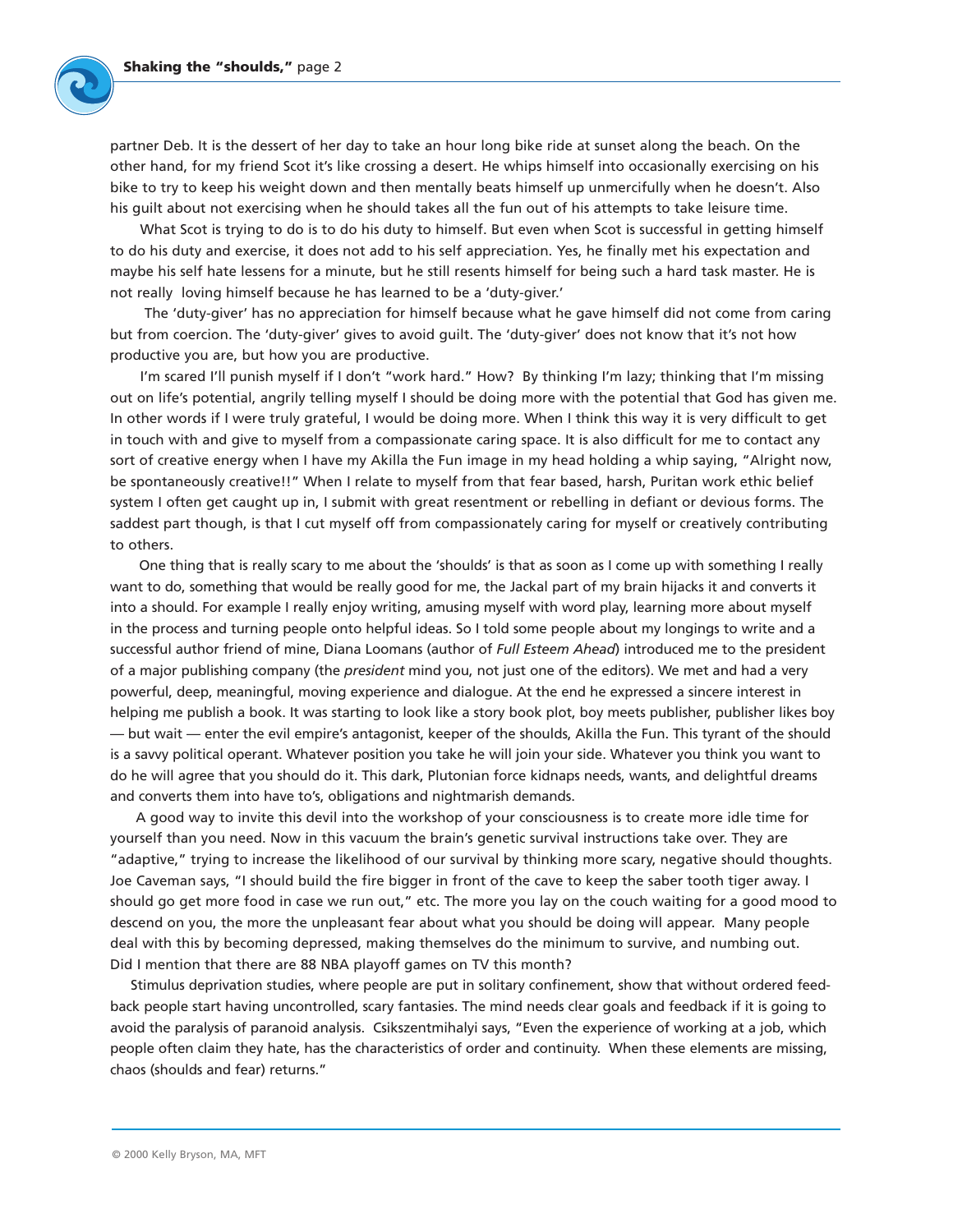

I am realizing that one form of self-caring is to provide myself with interesting challenging activities to keep my consciousness in the sweet flow of life. But I want to be sure that my motivation is compassion to my need for challenge and aliveness, and not submitting to the inner tyrant saying, "You should get busy, you lazy sloth."

Submission to, or rebellion against, 'should' are both coming from fear. Some say if I don't make myself do stuff or whip myself into action I won't do anything. This is probably true and if so how sad for you. It's very much like a slave who really won't do much without the threat of punishment. When the slave is set free there is some confusion and difficulty getting in touch with what he wants to do and why. He's so used to responding to the loud voice of fear that it may take a while to tune into the more gentle voice of self caring. It's also scary to trust that it's really true that he's free and now need only respond to his own wishes. There's also grief at being chained for so long that comes with the emerging awareness of the joy of freedom. The sweet joy of freedom emerges as we grieve our prisons past.

I feel very sad about how harsh I've been on myself as I have tried to get clear on my 'being' before I start my 'doing'. I really want to spend time each day, preferably each morning being with and really empathizing thoroughly with all my shoulds. I want to do this not for purposes of manipulation or motivation, but for clarification. Motivation and energy and life force is already there. I just need to clear a path for it's expression. That life force wants to serve me but I need to empathize to clear my eyes of the fear. I chose to clear the fear ringing in my ear so I can hear the call of my vocation, my need to contribute. Or I want to feel and enjoy the guilt-free hunger for vacation and recreation.

> How sad that I will only call myself good, If I do what a voice inside says that I should. I choose now to stop calling myself bad, Just because I don't do what I wish I had.

It's the same thing I fought against in college. I would tell myself, "I know I should be studying right now instead of watching Star Trek." But there I would sit trying to stay focused on my beloved show while annoying 'should' thoughts, like little 'guilt gnats,' kept buzzing if front of my minds eyes. I can't really enjoy the show nor could I enjoy studying and missing the show. With the 'shoulds,' doing anything other than what you should is tainted with miserable guilt, and making yourself do what you should is like making yourself eat razor blades.

Wouldn't it be great if it was socially acceptable to have a case of the 'shoulds' once in a while? You could call into work and say, "Oh wow, I'm really sorry but I can't come in today because I woke up this morning with a terrible case of the 'shoulds.'" And your boss would say, "Oh I'm really sorry to hear that. I had them last week. There's been a lot of it going around lately. It must be 'Should Season.' So you take as long as you need. Get lots of empathy and don't come back to work one minute before you really want to." I bet if the culture operated this way we could save millions of dollars in lost productivity due to sick leave and health care costs.

If I am having a 'should' go off in my head it means that a part of me is in fear. That fear needs empathy until the 'should' subsides and the true want emerges. Example: My sexual partner is out of town for several days and comes home. I start thinking I should have sex with her, after all it has been a long time. Now this is really sad because she has been my sexual fantasy for years, and I really don't need my mind's help with my sex life. My mind has only ever served to screw up my sex life, if you'll pardon the pun. Now something that has been a great joy in my life becomes a job, a chore, a duty. I also believe that it is 'should' thinking that contributes to sexual performance anxiety and dysfunction. Men sometimes start thinking things with their big head like "I really should be able to wait till she has an orgasm." Or "I should be able to go all night." Of course all this distracts from the natural flow of erotic energy.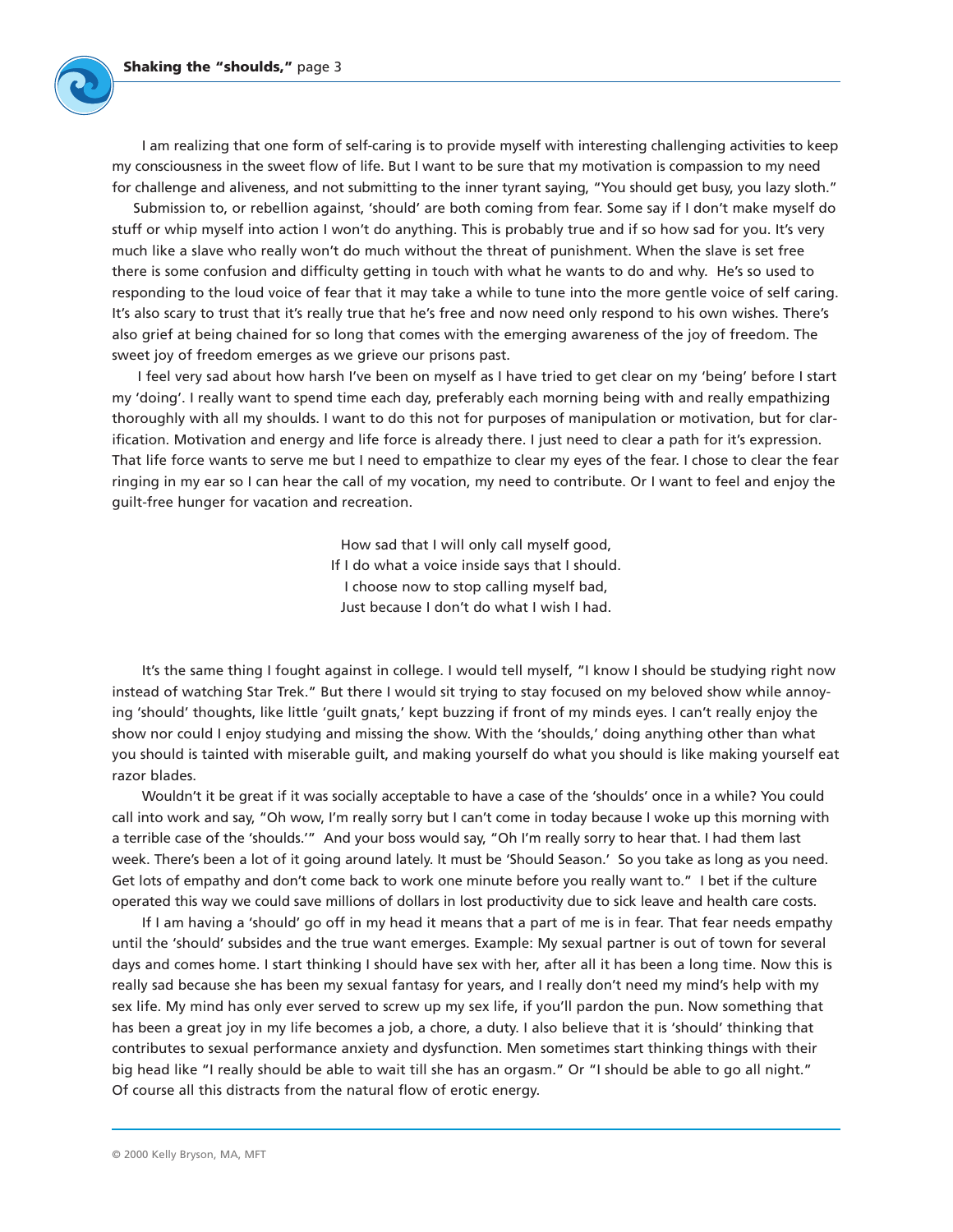

A should suggests that there is separation between my will and the sweet flow of life, and therefore they are two separate things. I want to sit with my fear until it subsides enough for me to remember that my will and the flow of life are the same thing. A tributary and the main river coming down the mountain toward the sea. I need to use my will not to do what I should, but to get that tributary of should thinking reconnected to the main river — the source of life's creativity.

The Schizophrenia of Should Thinking destroys my childlike spontaneity. A child never thinks "I should play." When I am thinking 'should' I am up in my head, my ego, my adult, thinking that there is a need for my "wiser" adult to control my "foolish" child. I am also experiencing a sense of separation within myself that I label "my child versus my adult." That perception of separation occurs in my head, and if I allow my awareness to enter my body I will notice an accompanying fear. (False ego appearing real) I am entertaining the illusion that I am two beings. There is the wise, good being that knows what I should do and the rebellious bad being that hates to be controlled. It reminds me of mornings I have woken up and said, "Alright now quit being lazy. We need to get out of bed now." We? Who the hell is "we" and what are they doing in bed with me?

> To shake shoulds into wants I need to get clear. And to take my time to empathize with my fear. If I think that there is a decision to make, It's just another should I need to shake I don't have to figure out what I should be. If I listen with acceptance, clarity will find me.

I want to practice putting my relationship with myself first and getting other stuff done second. I would like to pay more attention to what energy, attitude and intention is motivating me to do something, and less energy to what I should do. I would like my only agenda to be to listen to and nurture me. I want to listen to myself until I can hear the wants that are temporarily obscured by the cloud of shoulds. How? **Try this:**

- **Step 1:** Notice you are shoulding on yourself. Do you know how you can tell? Different parts of your body feel shouldy, i.e. tension in your shoulders, fear in your stomach, etc. All kinds of little things start to irritate you.
- **Step 2:** Let it be OK that you are shoulding. (If you think you shouldn't think "should," notice that and let that be OK) By let it be OK, I mean relax your body and allow yourself to feel the fullness of your anger, disgust with yourself for not living up to your own expectations. Let yourself feel the fear that you are going to "miss out," starve, beat up on yourself forever, etc., etc. Be careful not to try to fix your feelings by coming up with solutions right away. This process may take an hour a day for a while.
- **Step 3:** Write down some of the needs that the shoulds are trying to motivate you to meet. Example: **The should:** "Kelly you should get busy on that article." **The needs:** Self expression, food, self-protection from anxiety by cutting it too close to the magazine deadline, attention, acknowledgement from others, etc.
- **Step 4:** Picking and doing an action that would meet one of my needs. If you're having trouble deciding which need to pick, you might chose one that is urgent, and one that addresses the important needs for long range planning, prevention, relationship building, real recreation or self development. Then feel into your body and let it tell you which one you want to do first.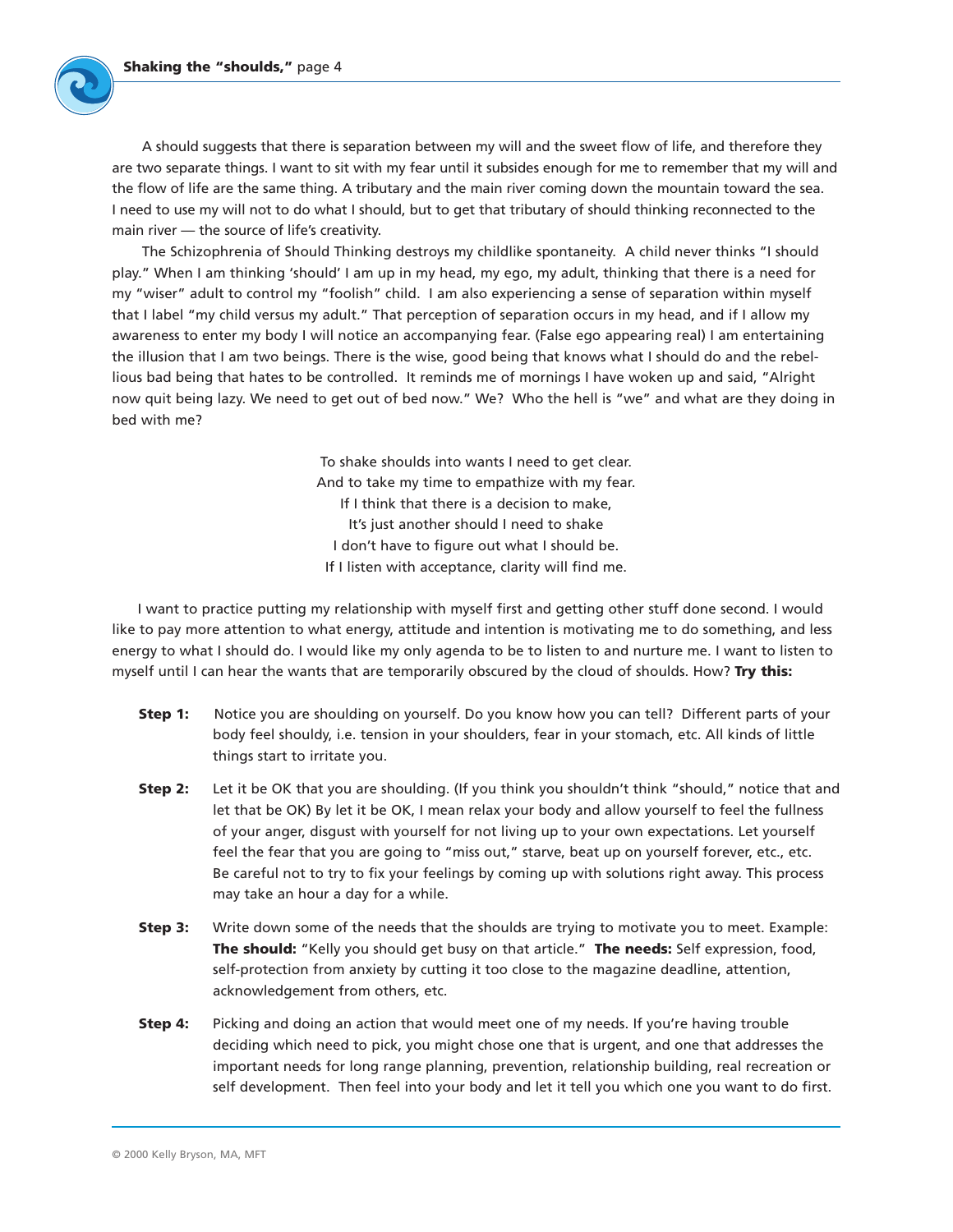

If I pick one of the things I don't enjoy like washing my laundry, I like to challenge myself to find a creative way to make it fun. I have used my stopwatch to try and set a new world indoor washing record, gotten someone else to do it, (I'm embarrassed to admit that I have brought my portable TV into the laundry room) or brought my favorite music or audio tapes along.).

> If you want to get it done, Do it with fun. Find a way, To make it play.

As I've slowed my doing down and started trying to get in touch with my being before acting again, my jackal mind has freaked out. "Your kidding yourself, your just being lazy. Really your depressed and your just painting this noble image of existential struggle to avoid facing reality. You're wasting your time. You're really missing out on a lot of creativity etc." Then I remember Rollo May's quote, "You learn to snow ski in the summer and swim in the winter." Do I let me go to recess or do I make me go to school? If I make me "go to school," by doing what I should, I feed the illusion that coercion is the only way I will ever get anything done. And each time I do that, it is less and less fun and I have less and less motivation in the future.

It's not what I get done, it's how I get me to do it. It's not how productive you are but how you are productive. Sure the Great Pyramid in Egypt is a great accomplishment and monument, but a monument to what? When I think of how many lashes of the whip on the backs of slaves it took, it becomes a very sad monument. I am glad that the wind is chewing it up and spitting it back into the desert. I want to protect my life from becoming a monument to my own inner slave driver. I want it to be a passionate pillar to my own longing to experience and express that most satisfying aspect of life: Love, first for self and then for others.

Did you know that you don't even have to feel love for yourself to nurture your self? And if you can shake your shoulds and give to what really counts, your own needs, that self love will grow. Our selves are a little like dogs. You don't have to love the dog to feed it and take care of it, but if you do these things the dog will start loving you. And once the dog starts loving you, you won't be able to resist loving it and nurturing it all the more.

#### **You Don't Count**

You don't count, deny yourself . . . that's how I was reared. And I got so good at denying myself that myself just disappeared.

The programs in my head make me feel so dead and seldom bring a smile. So I'd like to tune in to a different channel, but I can't seem to find the dial.

My head was filled with a million or more of those have to's, shoulds and oughts. So I spend all my time & energy just unraveling the knots.

I was always taught when things get bad find someone to blame. Philosophies like this can easily give living a bad name.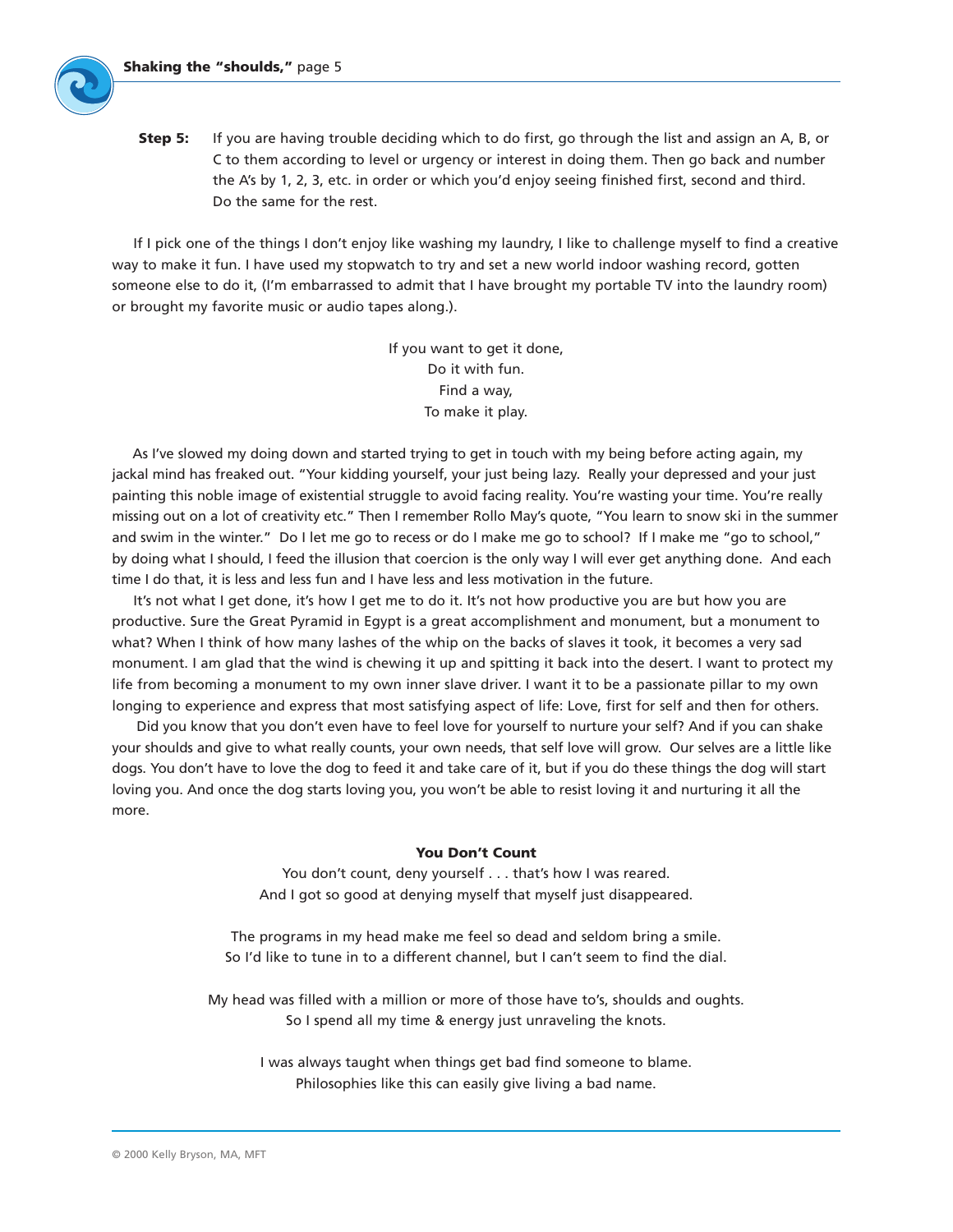I'd like to dig my soul out of the mess I see cluttering my mind. Because there's too much of life, too much of me I've been leaving too far behind.

## **- by Dr. Marshall Rosenberg**

\* A should is two or more wants mixed together \*

If I keep listening to the two or more needs behind any should, either synergy or shift will happen. If I keep unwrapping the should it becomes one or more coulds to meet the various needs.

**Example:** I am talking with a young man who had just hit another small man in the face several times and had strangled to a certain extent another man and torn his shirt off. This all happened at the YMCA where I go to play basketball. After I and several others tore him off the second person, I decided to engage him in a dialogue partly because I was fascinated to learn what was behind his uncontrollable anger and perhaps learn something more about myself.

I spent over two and a half hours talking with him as we uncovered layer after layer of the 'think' that was creating his rage. Of course I knew intellectually that all anger comes from should thinking. But I was interested in the way the anger seemed to take a life of it's own and come through as though he was possessed. I asked with the empathic intention to connect, not correct or criticize, "What was that all about?" "He shouldn't have called me a liar!!" He went on to explain to me how we shouldn't judge each other, and that he shouldn't have beat up on the two young men, and he shouldn't have picked people smaller than himself and that we shouldn't lust after women or masturbate. Oh, now I was starting to get a clue where his rage was coming from. While he was ranting I entertained myself by wondering whether he knew that sex was a misdemeanor, -the more you miss, da meaner you get. He explained that he actually knew better and shouldn't have lost his temper or even gotten angry. He told me that he shouldn't have done what he did because he was Catholic, but that he would be sure and go to confession.

I suddenly felt a little priestly but resisted telling him to say three hail Mary's and not do it again. I really felt compassion for the guy and after I listened for a long, long time I tried to explain to him that should is like a big pressure cooker lid and what ever you put it on you begin to build up pressure in it. If you think you shouldn't be sad, you become uncontrollably depressed. If you think you shouldn't be scared, you'll become paranoid without being able to stop the fear thoughts. If you think you shouldn't get angry, you will occasionally explode with rage attacks. If you think you shouldn't feel lust, you will become obsessed with sex. Or you might do what I did, join a monastery (actually an Indian ashram), practice chastity until I developed a stricture in my Urethra. Only after I nearly had my bladder explode and had to have an emergency operation did I realize it's not nice to mess with Mother Nature. She will provide consequences.

He then switched subjects, so to speak, and began to tell me about a problem he was having with his studies. He explained "Any time anyone tells me what I should study I never end up doing it. Why do you think that is?"

I asked him, "Do you think you should study what they are saying you should?"

To which he replied, "Well yeah."

"Then that explains to me why you're not doing it." I said I was grateful for the chance to contribute to his self awareness. "Whenever I tell myself I should do something I feel so heavy and depressed that I will do anything to get away from that feeling. One way of avoiding the feeling is avoiding the thought and subject altogether. My father helped me understand this when he explained why he forgot to call me once for 25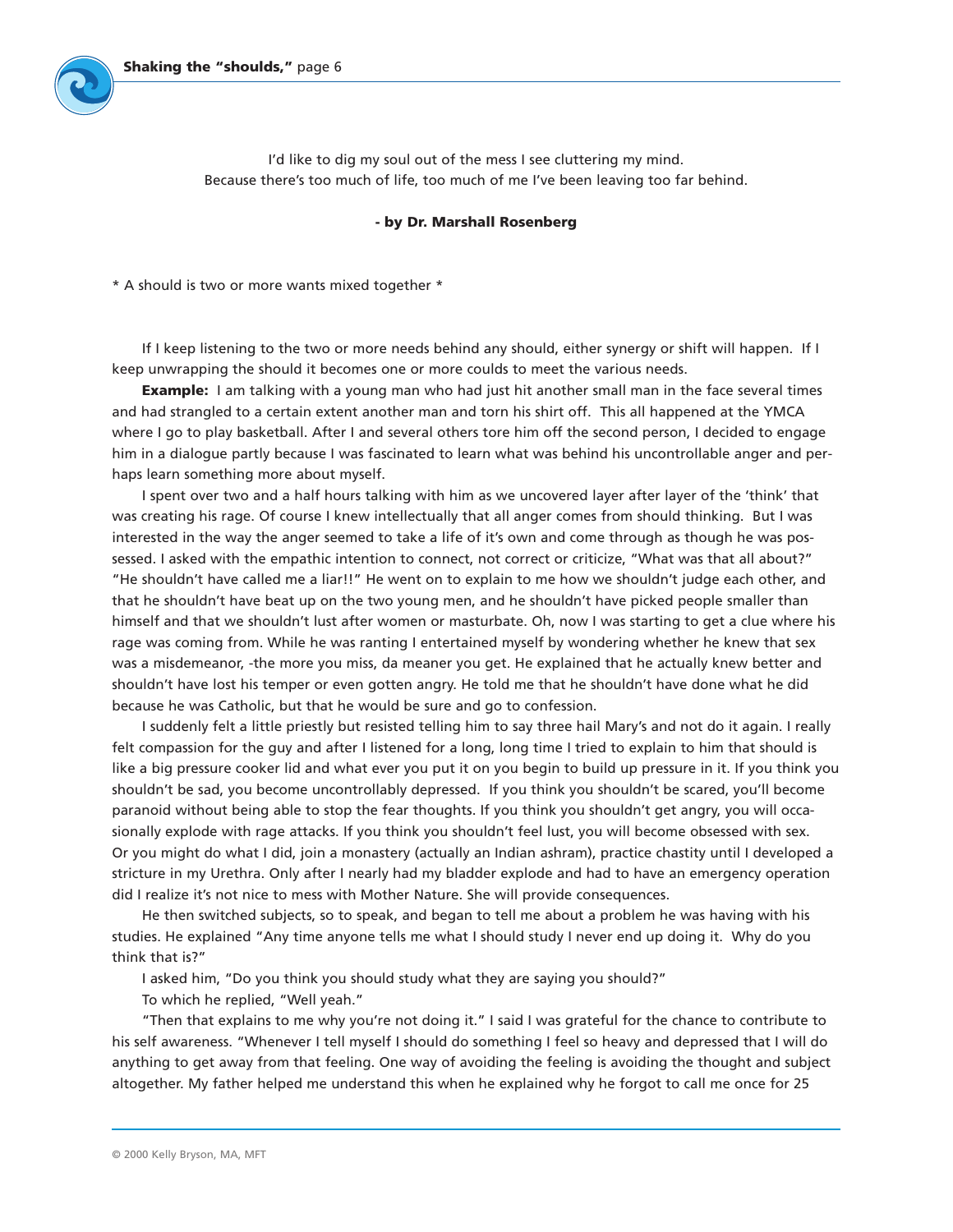

years. He told me that he frequently thought he should call me but then he would start feeling so guilty about not doing it that many times he would just get drunk instead. And I remember many an hour spent in the student recreation center of the University of Florida guiltily playing pool in rebellion of my own inner should screaming at me to study."

"Well how do I get out of that tug of war and get myself to do the right thing?" he asked with amazing sincerity.

"You can make being gentle with yourself as important as getting whatever it is done. Make sure what you are asking yourself to do is really what you want to do and not just something you are afraid not to do. Wait till you hear your heart singing before you try to dance. Take the time to really listen to yourself, to both the 'should' and the 'I don't want to'.

"Like right now a part of me is thinking I should be working on my book instead of talking to you. As I am thinking about this I'm teasing apart the different, apparently conflicting needs that are wrapped together in the 'should.' One of my needs is to contribute to myself and the planet by making progress on the book. Another need is for stimulating conversation which is being met by staying here and talking with you."

I could tell he liked hearing that. As I am holding these two needs in clear focus within my awareness, ideas are starting to pop into my head like popcorn popping. Synergy-pop, synergy-pop, synergy-pop. I could remember and write about this conversation in my book. I now can see this conversation could be a sort of research for the book. Now I am seeing a way to get both needs met at the same time. I am no longer stuck on what I call the request or action or solution level. I am no longer thinking: a) Should I stay her with this conversation? or b) Should I leave and work on my book? Just thinking on the solution level keeps me stuck in a painful game of Ping-Pong power-struggle in my head as I go back and forth thinking first of one option and then of it's mutually exclusive opposite."

Should is a conflict indicating a need to negotiate with myself.

Most of us have been taught that if we do what we should we will be loved. In other words, if we do what Mom and Dad, teacher and preacher want you to, then they and God and society will love you. In Alice Miller's book *For Your Own Good,* she describes how Nazi's were made. She explains that in the German child rearing manuals parents were taught to teach their children to "Knock on the door of love through obedience." In other words, if you deny yourself and do what you should you will receive love in return for the loss of your self. What happens is that this thinking, up in our head, about what one should do, about what others think is right and wrong, replaces the awareness of our own feelings and needs, down in our bodies. Again Jampolsky's question comes to me, "Do you want to be right or be happy? You can't have both." Do you want to do the right thing, what you should do, or what you need to do for your soul's fulfillment? Do you want to be up in your head being right or down in your body being alive? And of course I love thinking, but only when it is in the service of my needs. You can't do what your heart's desire is and still live up to your 'shoulder's' expectations. We all choose one or the other.

## **Things I 'should' have included in the above:**

Sometimes I start shoulding on myself about things that greatly affect my health, security or well being. This is particularly scary because the more scared I am about the health of my teeth or my financial security for instance the more intensely I tell myself I should floss or call the accountant. This of course triggers all the more rebellion till all my teeth fall out and I've mismanaged my money so I can't afford dentures.

\* \* \*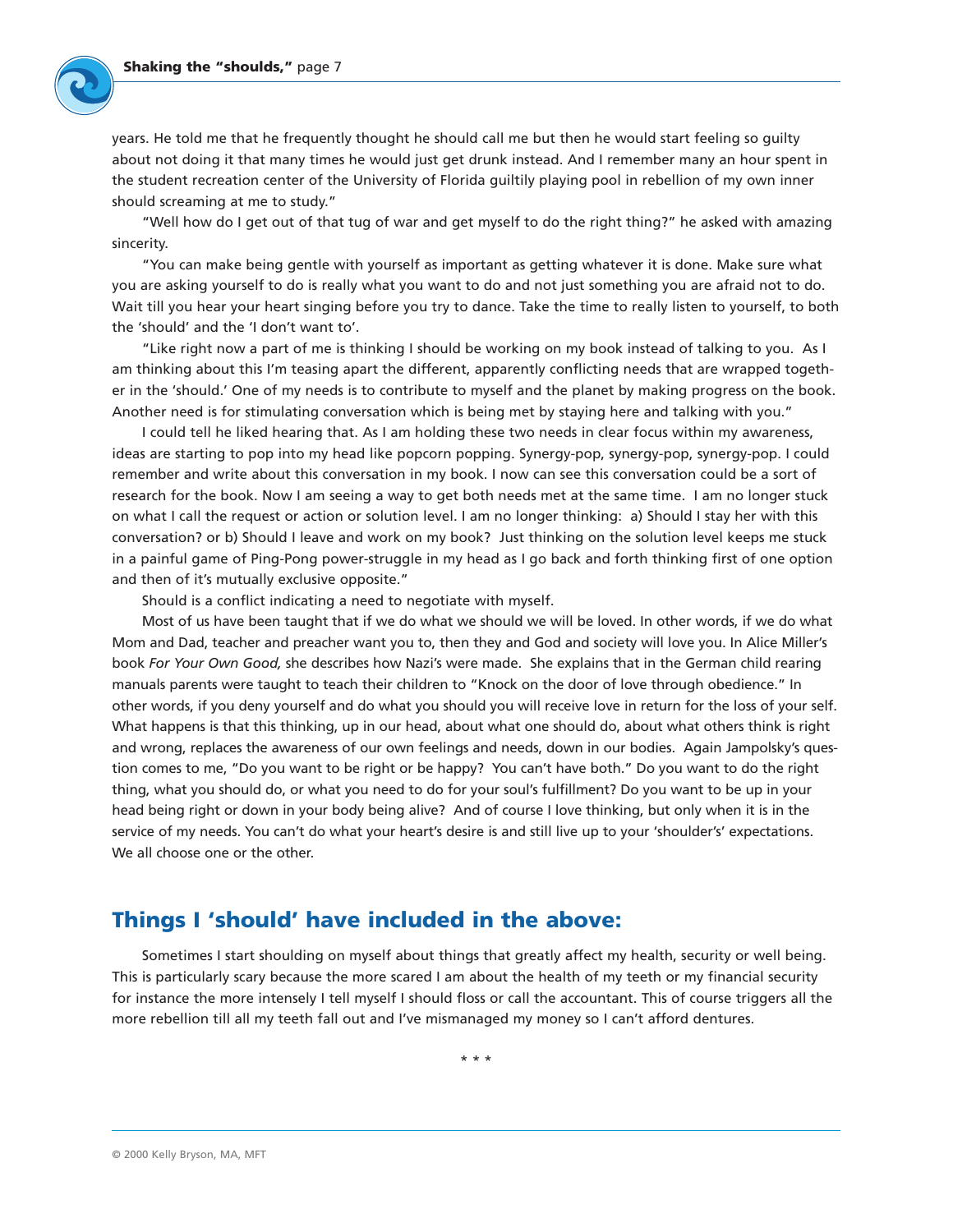I am a recovering chronic 'shouldaholic' and really can't handle my shoulds. If I indulge in even one should I can't stop. So whenever I feel an urge 'to should' coming on, I like to stop dead in my tracks and wait for it to pass. If I start thinking, "It's O.K., one little should won't hurt you," I know I need help quick. I either call my 'should' sponsor, who doesn't tell me anything I should do, or I try to find some sort of meeting.

\* \* \*

Procrastination is living under the tyranny of the should, then rebelling against it by avoiding the whole subject.

\* \* \*

Maybe I have made the progress I have *in spite of* making myself do what I should, not *because of it.*

\* \* \*

I'm scared of being punished if I don't "work." In other words I am thinking I should do something I don't like doing, just to get paid. This makes me a slave to my inner 'should' as in "you should do stuff you don't like or else you are immature." This prevents me from being able to just contribute or act out of sincere giving. I put myself in the paradoxical position of having to submit or rebel. How sad that I can't just contribute anymore.

> I'm only going to call you good, If you do what you think you should, In the mean time you're called bad, 'Cause you haven't done what you should had.

> > \* \* \*

I want a morality based on valuing and nurturing each other instead of a morality based on trying to avoid should, shame or guilt.

\* \* \*

Thinking in terms of what one 'should' do can be an escape from taking responsibility for oneself.

\* \* \*

I need to destroy the master/slave relationship I've created with my body as I forced it to do stuff I think it should do for me. I need to restore the lost trust so my body quits rebelling against me.

\* \* \*

Should thinking is a form of denial. Whether I'm denying the reality of my level of knowledge or wisdom as in; I should have known better. Or I'm denying what is; this puzzle piece should easily slide in here. Example: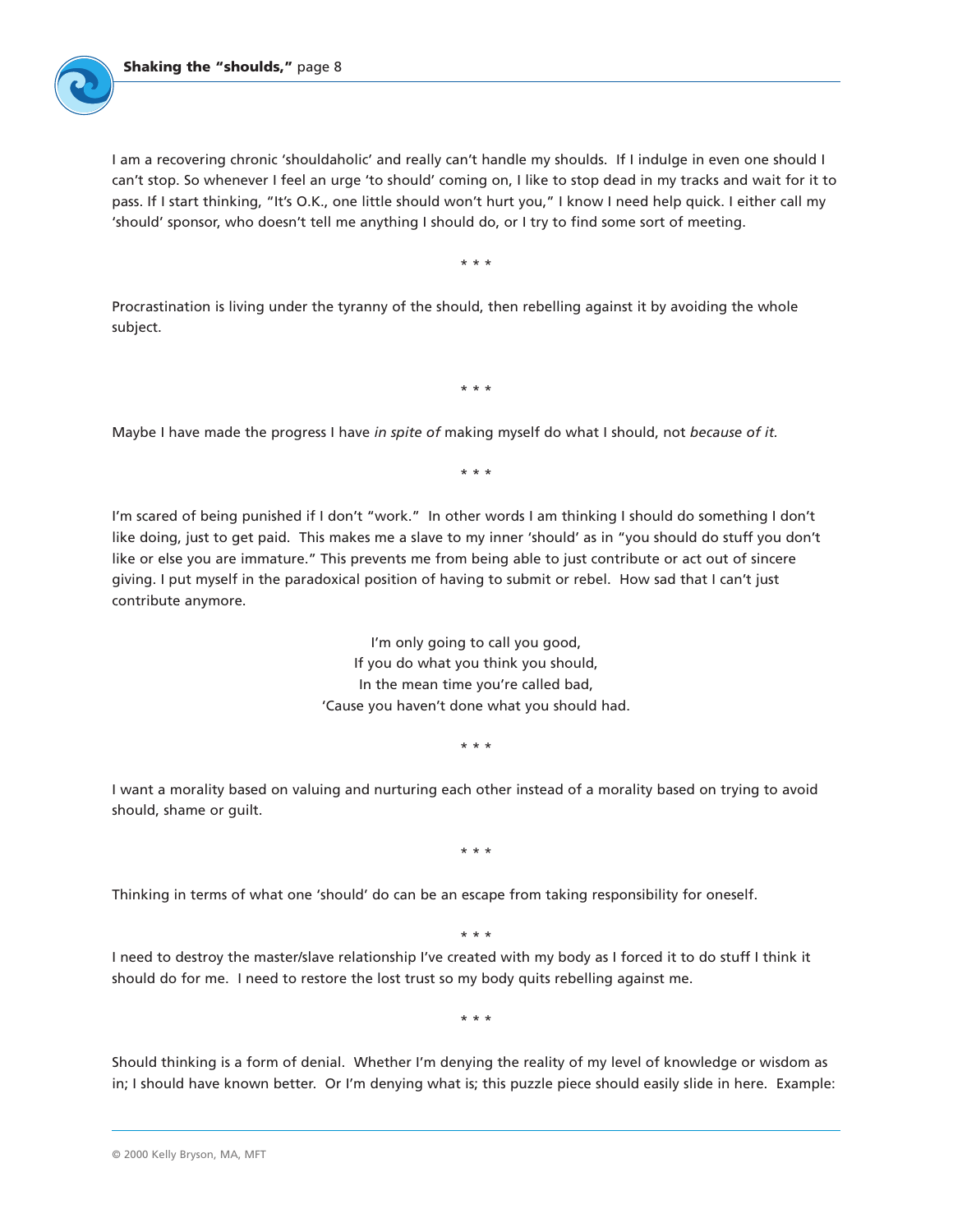

As I look back on my little struggle I wondered "What was so frustrating?" The first, second and even third times I tried to get it back in I wasn't frustrated. Why not? Because I hadn't started thinking 'should' yet.

\* \* \*

Should obscures or hides deeper needs. Once these needs are uncovered it's easier for decisions, even difficult decisions, to be made.

## **From Procrastination to Creation**

Of course, if my focus becomes how to get myself to do what I should, I'll run into the same dynamic I would in any relationship. If my focus is solely on getting what I want with no real empathy for the needs of the other, the other will sense the demand and immediately resist me.

I once managed a group home for "rebellious teens" and had an employee I thought 'should' be doing the dishes instead of reading magazines as much as she was. Whenever I would finally 'should' her into doing the dishes she would get even by putting on a long face and only doing the minimum basic requirements for the job. She would cut corners when I wasn't looking, and was forever 'forgetting' many responsibilities. She had a depressed energy about her and when I wasn't hounding her she laid on the couch and ate Cheetos a lot. As I look back on it I see how I had manifested externally the soap opera that was constantly playing in my head. My employee had the role of my inner rebellious teenage and I was playing the part of my inner 'shoulding parent'. Her being depressed, laying on the couch eating Cheetos was exactly what I did when I was not at work trying to make her do her work.

\* \* \*

I am so grateful now that my Aunt wouldn't let me take any music classes in school. If I had I'm sure they would have taught me to think I 'should' practice my piano or guitar which would make me nauseous. It's like that movie *A Clockwork Orange* when the government decides to try to cure this man of sexual misconduct by pairing his sexual feelings with aversive stimuli. I have forgotten the exact details but it was something like showing him sexy videos and giving him electric shocks at the same time. They were hoping that he would feel scared and bad every time he thought of sex and thereby control his sexual behavior.

\* \* \*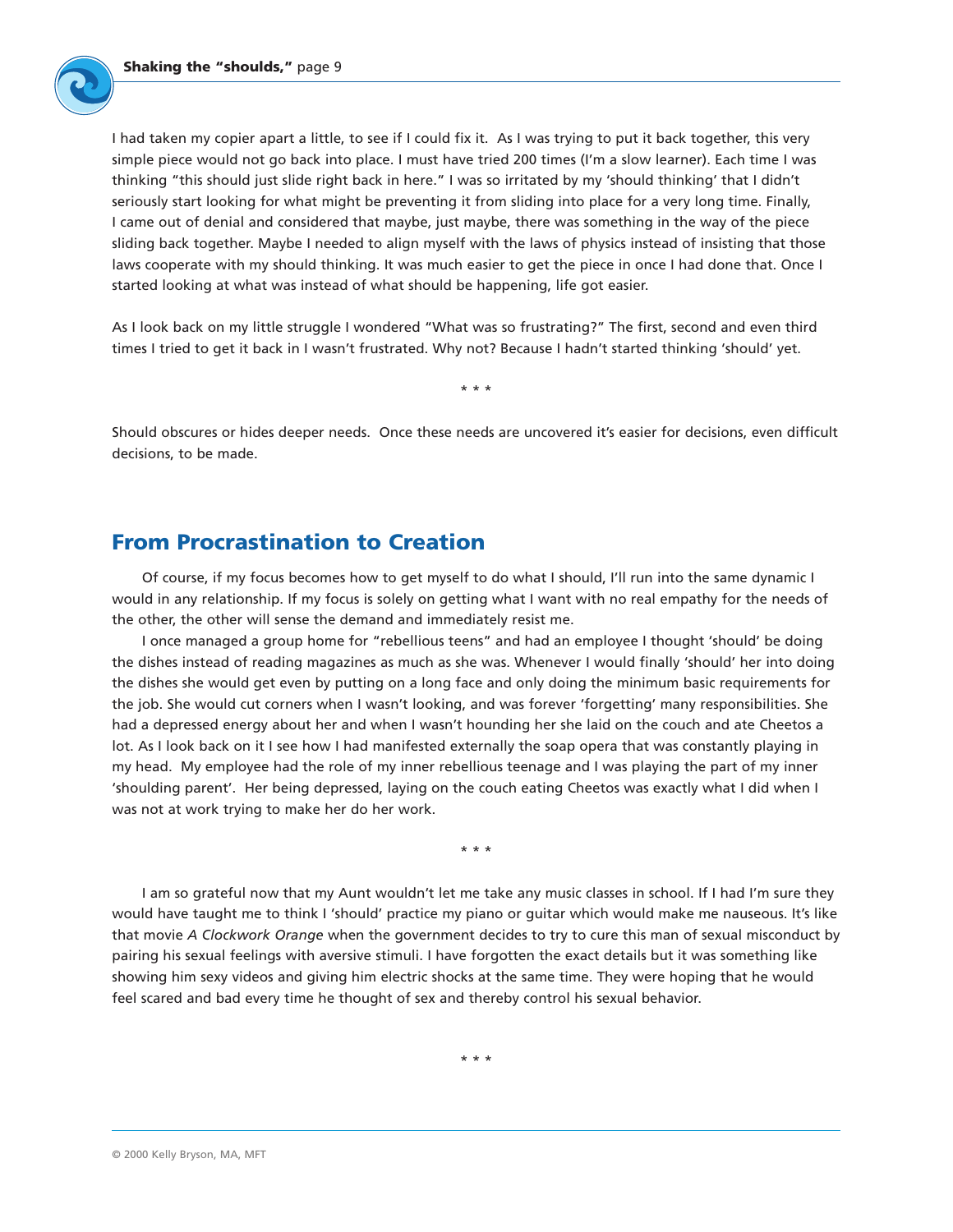No one can be generous from 'should' energy.

\* \* \*

## **Three of the most common shoulds people bring me, as a psychotherapist, to fix:**

- 1. How do I get myself to do what I should so I won't be angry at myself and depressed?
- 2. How do I get my partner to treat me the way I should be treated?
- 3. How do I get my child to listen (which really means act the way he/she should. Sometimes they frame it in terms of 'How do I get my child to quit being lazy, or start being motivated, or quit being irresponsible, etc. But of course it all means the same thing, 'How do I get him/her to do what I want, what I think he/she should do?')

## **I try to get them to change their agenda to:**

- 1. How do I develop a gentle caring relationship with myself so I will act in caring ways toward me? (Which may involve doing things for myself I dislike, but still want to get done somehow.)
- 2. How do I clear whatever resentments, hurts or fears that are clogging the pipe of love so my partner will want to give to me?
- 3. How do I put the relationship with my child first and getting the toys put away second? Because any child loves to give to their parent until they are told they should. Every child loves to help their parent until they are told it is their duty. Every child feels great generosity of spirit toward their parent until they are told they owe it to their parents.

\* \* \*

Should is also an indication of self hate. It is a rejection of the actual self and a demand for an unrealized ideal self. Sometimes I tell myself "I should be a best selling author and world famous Guru." I hate the fact that I am not, because I think I should be. This self hate does not inspire me to start making the plans or taking the steps it would take to move me toward these lofty goals. In fact it zaps me of any of the self caring and self confidence I would need to achieve such goals.

\* \* \*

#### **Many of our shoulds are insanely unreasonable:**

The monk's should: I should never need anything.

The therapist's should: I should always be patient and empathetic.

The macho man's should: I should never be scared.

The mother's should: I should always put my children's needs ahead of my own.

The Zen student's should: I should never be upset about anything anyone says.

The medical intern's should: I should never experience time or energy limitations.

The mensa member's should: With my great intelligence I should have no relationship difficulties.

The eternally wounded workshop junkie: My parents should have been different.

The guilty church goer: I have forgiven my parents so I shouldn't have any unpleasant feelings towards them.